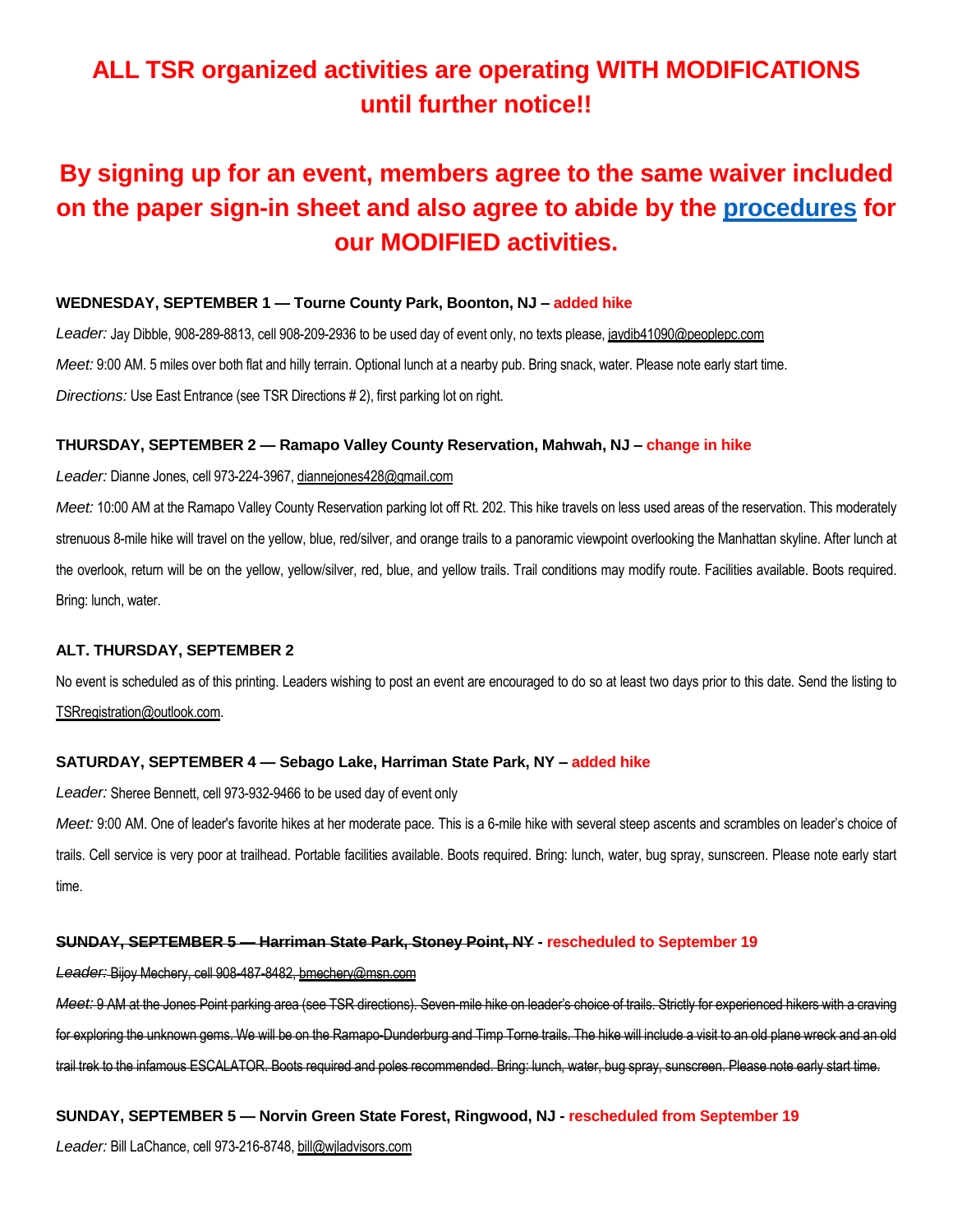*Meet:* 10 AM at Manaticut Point. We will do a 4.7-mile hike at a moderate pace, approx. 2 1/2 hours. There are some uphill climbs so this may be a challenging hike for a novice. Boots required. Bring: lunch, snack, water, bug spray, sunscreen.

*Directions:* See TSR Directions Norvin Green State Forest #2.

# **MONDAY, SEPTEMBER 6 — Loantaka Brook Reservation, Morris Twp., NJ – change in leader**

*Leader:* Linda Hetcher, 973-769-1773, linda.hetcher@gmail.com

*Meet:* 10 AM at the South Street Entrance parking lot. It is a pleasant 3-mile walk on wooded and paved paths. Facilities available. Bring water.

## **MONDAY, SEPTEMBER 6 — Norvin Green State Forest, Ringwood, NJ – added hike**

*Leader:* Sheree Bennett, cell 973-932-9466 to be used day of event only

Meet: 9:30 AM at the New Weis Center parking lot. Hike will be about 6 miles with two significant ascents if conditions allow. There is an opportunity for an early out. Note cell phone service is very poor at trailhead. No facilities available. Bring snack, water, bug spray and sunscreen. Please note early start time.

# **TUESDAY, SEPTEMBER 7 — Pyramid Mountain, Montville, NJ**

*Leader:* Lynn Tucholke, cell 908-938-8645 to be used day of event only, lynnt2@mac.com

*Meet:* 9 AM at the Visitors Center parking lot. We will hike the 100 steps to Turkey Mountain and see the waterfall and stone ruins. This is a 6-mile plus hike with an approx. 900 foot elevation gain. Bring: lunch, water, bug spray. Please note early start time.

# **WEDNESDAY, SEPTEMBER 8 — Silas Condict Park, Kinnelon, NJ – added hike**

*Leader:* Willard Dye, 973-697-6823, cell day of hike only 973-570-7518

Meet: 10 AM at Silas Condict lower parking area. The hike will be approximately 4 - 4.5 miles long. We will hike the full circuit of the park on the white trail, counterclockwise which is somewhat rocky with some small, short scrambles. Pace will be social. Bring water, snack/lunch, and hiking poles if you usually use them.

# **THURSDAY, SEPTEMBER 9 — Reeves Meadow, Harriman State Park, NY – cancelled**

*Leader:* Louis Thompson, cell 732-239-1012, ltpt1@yahoo.com

*Meet:* 9 AM at Reeves Meadow Visitor Center. The hike will be a moderately strenuous 8-9 miles on the Seven Hills, HTS, Raccoon Brook, Kakiat, and Pine Meadow trails. There will be a couple of scrambles and some steep terrain. No facilities available. Boots required. Bring: lunch, water. Please note early start time.

# **ALT. THURSDAY, SEPTEMBER 9**

No event is scheduled as of this printing. Leaders wishing to post an event are encouraged to do so at least two days prior to this date. Send the listing to TSRregistration@outlook.com.

# **SATURDAY, SEPTEMBER 11 — Lewis Morris Park, Morristown, NJ**

*Leader:* Charlie Stepnowski, cell 862-200-3956

*Meet:* 9:30 AM. Hike 5+ miles. Leaders choice of trails. Boots required. Note early start time. Bring: snack, water. *Directions:* Meet at the Doe Meadow parking lot, about 0.3 miles from the main entrance off I-24. Lot is on the left, just before the turn to Sunrise Lake Road.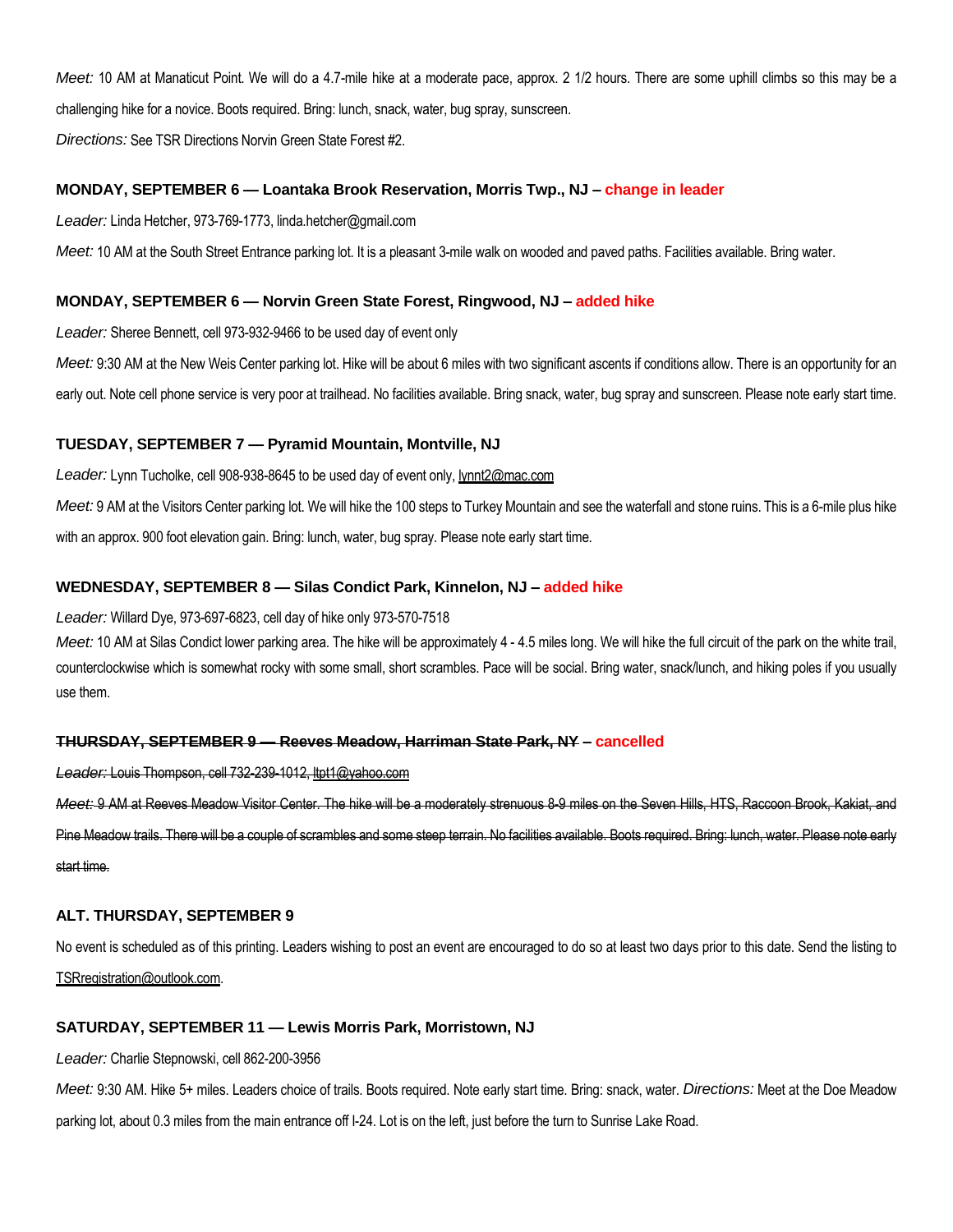# **SUNDAY, SEPTEMBER 12 — Apshawa Preserve, West Milford, NJ – change in start time**

*Leader:* Jay Dibble, 908-289-8813, cell 908-209-2936 to be used day of event only, no texts please, jaydib41090@peoplepc.com

*Meet:* 9 AM. Five miles at a moderate pace over mostly hilly, rocky terrain. Boots required. Bring: lunch, water. Please note early start time.

# **SUNDAY, SEPTEMBER 12 — Ramapo Valley County Reservation, Mahwah, NJ – added hike**

*Leader:* Sheree Bennett, cell (day of hike only) 973-932-9466, Shereesstarrett@yahoo.com

*Meet:* 9:30 AM at the Ramapo Valley County Reservation parking lot off Rt. 202. This will be a 5- to 6-mile hike with 2 significant ascents at leader's moderate pace. Facilities available. Boots required. Bring: light lunch, water, bug spray and sunscreen. Please note early start time.

# **MONDAY, SEPTEMBER 13 — Watchung Reservation, Mountainside, NJ**

*Leader:* Ken Donhauser, cell 732-616-7409 to be used day of event only, kendonhauser@gmail.com

*Meet:* 10 AM at Trailside Nature Center parking lot. A 3-mile loop to Water Tower. Okay for beginners; facilities available. Bring water.

# **TUESDAY, SEPTEMBER 14 — South Mountain Reservation, Millburn, NJ – added hike**

# *Leader:* Louis Thompson, 732-577-9413, cell 732-239-1012

*Meet:* 9:30 AM. Locust Grove parking lot. 6-7 miles at a moderate pace on the Lenape trail to Hemlock Falls, return on the Rahway trail. The hike starts with a long steep uphill, and is mostly flat for the rest of it. Portable Facilities available. Boots required. Bring: lunch, water. Please note early start time.

# **TUESDAY, SEPTEMBER 14 — Pequannock Watershed, West Milford, NJ – added hike**

### *Leader:* Willard Dye, 973-697-6823, cell day of hike only 973-570-7518

*Meet:* 10 AM at P7 Bearfort Waters Pequannock Watershed. The hike will be approximately 5 - 6 miles long. We will hike the Yellow to Blue to White back to Yellow trails (new colors). We will cross the new boardwalk across the outlet of the pond as well as use the new ladder down part of the escarpment. The first half of the hike is not too difficult with a woods road part of the way. The second half of the hike has a number of rock scrambles and drop offs. If you are not comfortable doing these, do not sign up for this hike. Bring water, snack/lunch, bug spray, and hiking poles if you usually use them. The hike should take about 3 hours.

# **WEDNESDAY, SEPTEMBER 15 — Watchung Reservation, Mountainside, NJ - rescheduled to September 29**

*Leader:* Lynda Goldschein, 908-757-7058, cell 908-347-5012 to be used day of event only

*Meet:* 10 AM at Seeley's Pond. Hike about 4.7 miles. One long uphill, the rest small ups and downs. One, possibly two water crossings. Portable facilities available. Boots required and poles recommended. Bring: snack, water.

# **THURSDAY, SEPTEMBER 16 — Anthony Wayne, Harriman State Park, NY – added hike**

#### *Leader:* Bill Correa, cell 917-656-3015

Meet: 9 AM. We will go up West Mt, down to the ski trail, RD to cats elbow, continue to the Timp then R 1777 back. Strenuous 8+ miles, 2000 ft. elevation gain. Bring: lunch, water. Please note early start time.

# **ALT. THURSDAY, SEPTEMBER 16 — Kittatinny Valley State Park, Newton, NJ – cancelled**

#### *Leader:* Stan and Bev Kaltnecker, cell 201-602-4074, kaltnecs1@aol.com

*Meet:* 9:30 AM at the Visitors Center. We will hike about 5.5 miles on various trails and along New Wawayanda Lake, where we will lunch. Some hills. Bring: lunch, water. Please note early start time.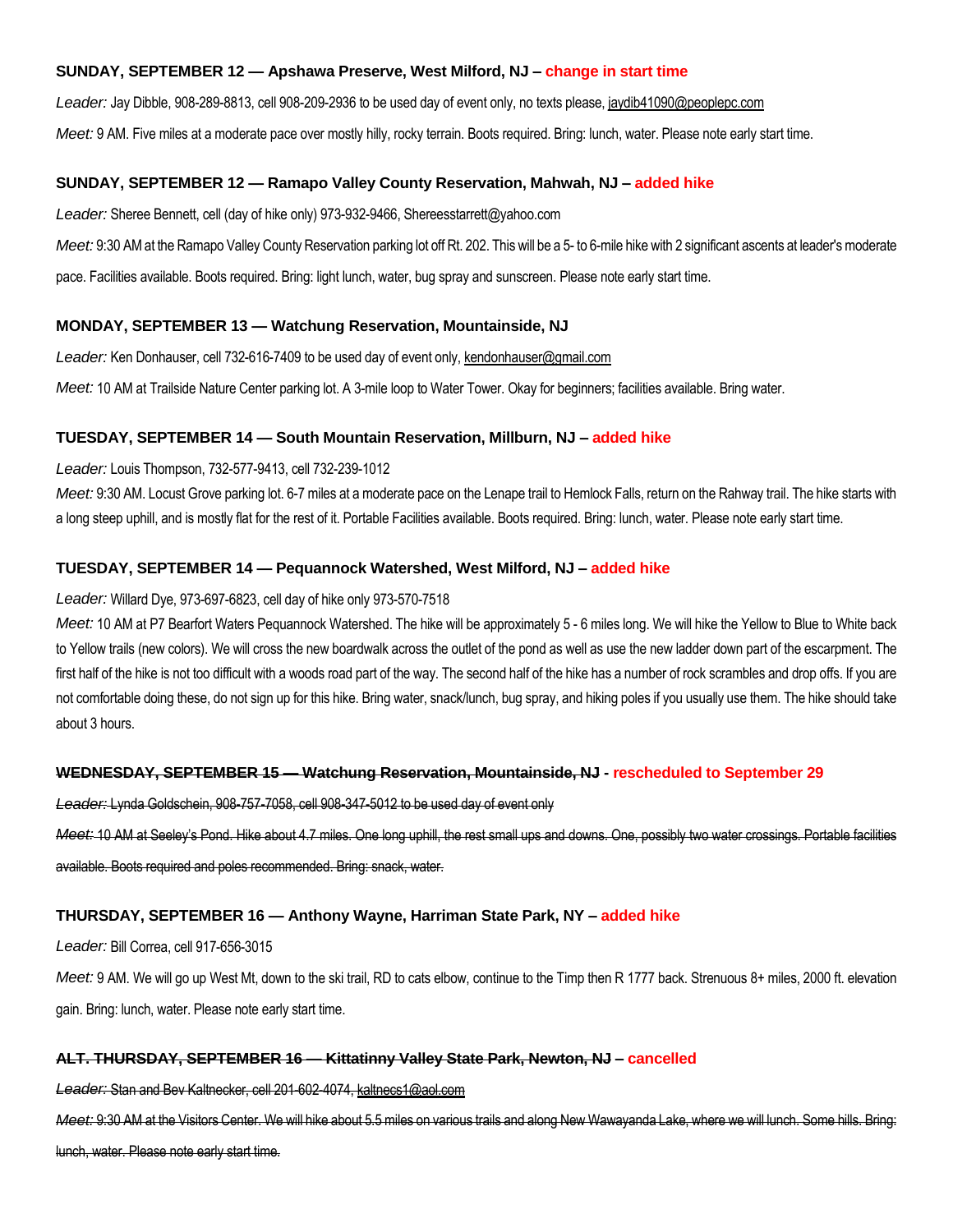# **FRIDAY, SEPTEMBER 17 — Lake Aeroflex, Andover Township, NJ**

# *Leader:* Sue Bennett, cell 732-735-8895, jerseyhyker@yahoo.com

*Meet:* 10 AM at the Lake Aeroflex boat launch located off Limecrest Rd., Andover Township, NJ (GPS 41.0105382, -74.735913). Enjoy an easy, scenic paddle on a beautiful glacial lake surrounded by a heavily wooded shoreline located in Kittatinny Valley State Park. Portable facilities available. Bring: lunch, water. You MUST PRE-REGISTER with the leader by the day before the event. See Paddling General Instructions; a personal flotation device MUST BE **WORN** 

*Directions:* Take I-80 to Exit 25 to Rt. 206 North. Go 6.6 miles and turn right on Limecrest Road (Exxon station on corner). Continue 1 mile and turn left onto Aeroflex Road to the boat launch.

# **SATURDAY, SEPTEMBER 18 — DeKorte Park, Lyndhurst, NJ – added hike**

*Leader:* Margo Moss, acephoto@verizon.net. 201-568-5325 landline

*Meet:* 10:30 AM in main parking lot. Should be a wonderful day for photography - flora and fauna abound! We will have a photo lesson on composition. We will walk approximately 4 miles (optional) and enjoy this most fabulous park. Bathrooms are now available. Optional photo sharing after the walk. Please note later start time.

Please contact leader by Friday, Sept. 17 3PM with any questions.

*Directions:* Rt 3E to Polito Ave exit. Keep left at the fork to continue toward Polito Ave. Left at the end onto Valley Brook Ave which turns into Disposal Rd and continues into the park. Continue to the main parking lot.

# **SATURDAY, SEPTEMBER 18 — Dogwood Hillside, South Mountain Reservation, Short Hills, NJ – added hike**

*Leader:* Bijoy Mechery, cell 908-487-8482, bmechery@msn.com

*Meet:* 9:30 AM. Let's enjoy a 3 hour hike on leader's choice of trails in South Mountain Reservation. Depending on weather and underfoot conditions, we'll

cover around 6 miles. This is a brisk paced hike. Poles and long pants recommended. Please note early start time.

*Directions:* Dogwood Hillside is an open field about 0.7 mile south of South Orange Avenue on the right or about 0.7 mile north of Glen Ave., on the left. (west side of Brookside Drive).

# **SUNDAY, SEPTEMBER 19 — Norvin Green State Forest, Ringwood, NJ - rescheduled to September 5**

*Leader:* Bill LaChance, cell 973-216-8748, bill@wjladvisors.com

*Meet:* 10 AM at Manaticut Point. We will do a 4.7-mile hike at a moderate pace, approx. 2 1/2 hours. There are some uphill climbs so this may be a

challenging hike for a novice. Boots required. Bring: lunch, snack, water, bug spray, sunscreen.

*Directions:* See TSR Directions Norvin Green State Forest #2.

# **SUNDAY, SEPTEMBER 19 — Harriman State Park, Stoney Point, NY - rescheduled from September 5, change in start time**

# *Leader:* Bijoy Mechery, cell 908-487-8482, bmechery@msn.com

*Meet:* 9:30 AM at the Jones Point parking area (see TSR directions). Seven-mile hike on leader's choice of trails. Strictly for experienced hikers with a craving for exploring the unknown gems. We will be on the Ramapo-Dunderburg and Timp Torne trails. The hike will include a visit to an old plane wreck and an old trail trek to the infamous ESCALATOR. Boots required and poles recommended. Bring: lunch, water, bug spray, sunscreen. Please note early start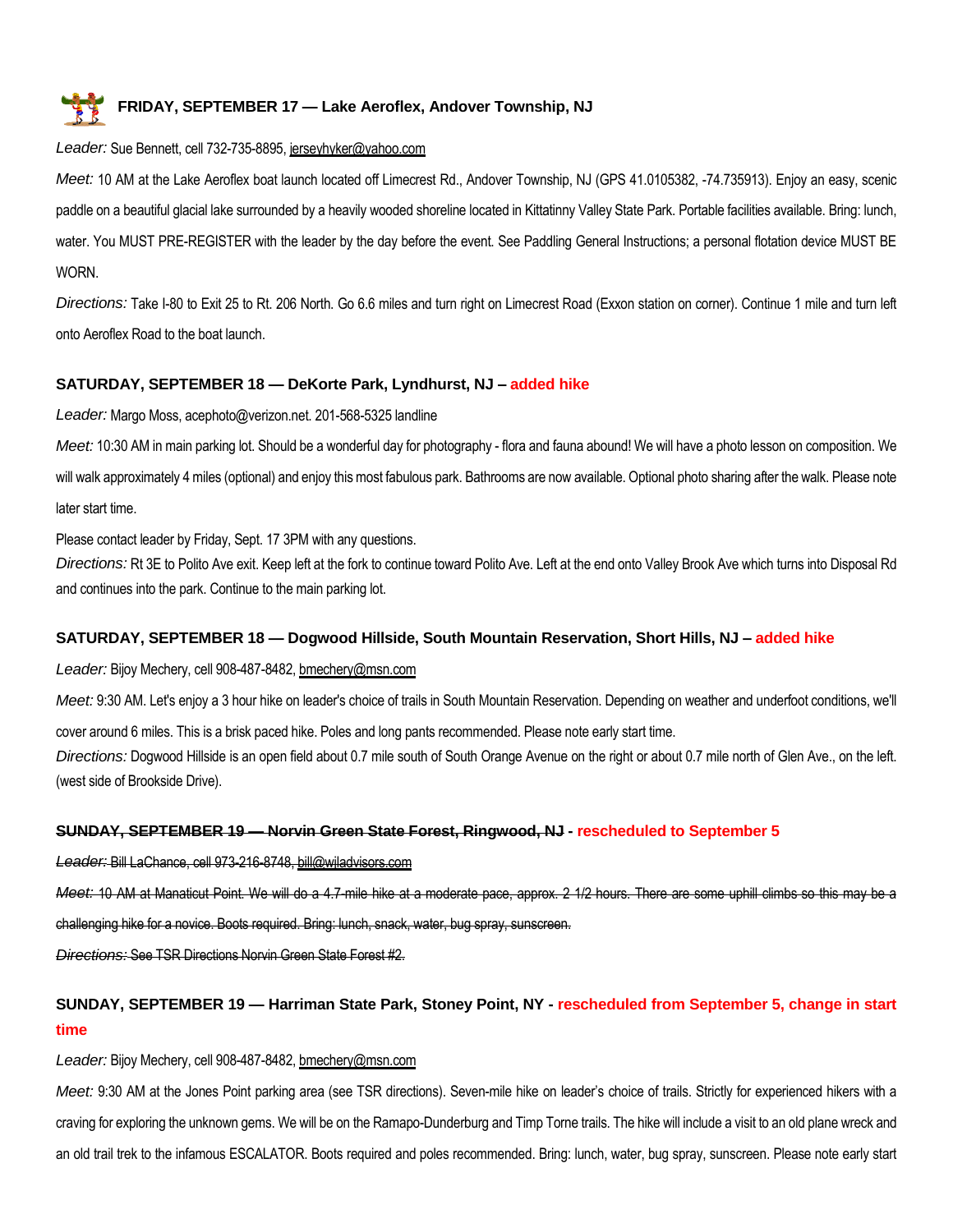time.

# **MONDAY, SEPTEMBER 20 — Jockey Hollow National Park, Morristown, NJ**

*Leader:* Carol Czajkowski, 973-539-4084, cell 973-723-3382 to be used day of event only

*Meet:* 10 AM. A pleasant walk in the National Park for 1.5 hours starting at the Visitors Center. Portable facilities available. Boots required. Bring: water.

#### **TUESDAY, SEPTEMBER 21 — Appalachian Trail Series Hike #16, AT Boardwalk, Glenwood, NJ**

*Leader:* Alan Breach, cell 973-600-3846, abreach@ptd.net, Joyce Breach, cell 845-545-7754, jbreach@ptd.net *Meet:* 9:30 AM. Moderate to strenuous 5.5-mile out-and-back hike to Pochuck Mt. with 800 feet of elevation gain. No facilities available. Boots required. Bring: lunch, water. Please note early start time. *Directions:* See TSR Directions for Pochuck Mountain, #1

#### **TUESDAY, SEPTEMBER 21 — Pyramid Mountain, Montville, NJ – added hike**

*Leader:* Louis Thompson, Home: 732-577-9413, Cell: 732-239-1012

*Meet:* 10:00 AM at Pyramid Mountain Visitor Center parking lot. We will hike 5 to 6 miles at a moderate pace. There will be one long uphill. We will pass bear rock, tripod rock, and whale head rock. Bring lunch, water, and hiking boots. Hike should end by 1:30 PM.

## **WEDNESDAY, SEPTEMBER 22 — Cheesequake Park, Matawan, NJ**

*Leader:* Lynn Tucholke, cell 908-938-8645 to be used day of event only, lynnt2@mac.com

*Meet:* 10 AM in front of snack bar building next to Hooks Creek Lane parking lot. This is a 5-mile hike at a moderate pace over both flat and hilly terrain.

Facilities are available at the Park Office which is on the right after you go through the park entrance. Boots required and poles recommended. Bring: snack, water, bug spray, sunscreen.

#### **THURSDAY, SEPTEMBER 23 — Undercliff Trail, Cold Spring, NY – rescheduled to September 28**

#### *Leader:* Bill Correa, cell 917-656-3015

*Meet:* 10 AM at Cold Spring parking lot (see directions below). This moderately strenuous 8-mile hike has two climbs, beautiful views, and 2300' elevation gain. The second half of the hike is a flat 4-mile walk out. Portable facilities available. Boots required. Bring: lunch, water. *Directions:* Palisades Interstate Parkway to Bear Mountain Bridge. Cross the bridge, turn left on Rt. 9 to Cold Spring. After crossing Rt. 301 and traveling

0.3 miles, parking lot is on the right.

#### **ALT. THURSDAY, SEPTEMBER 23**

No event is scheduled as of this date. Leaders wishing to post an event are encouraged to do so at least two days prior to this date. Send the listing to TSRregistration@outlook.com.

# **FRIDAY, SEPTEMBER 24 — Kittatinny Valley State Park, Andover, NJ**

*Leader:* Gloria Friedman, 973-535-3274, cell 973-886-9662 to be used day of event only

*Meet:* 10 AM at Visitors Center parking lot off Goodale Road. Ride approx. 25 miles on country roads with little traffic. Portable facilities available. Bring: lunch, water, extra tube. You MUST PRE-REGISTER with the leader by the day before the event. A helmet MUST BE WORN.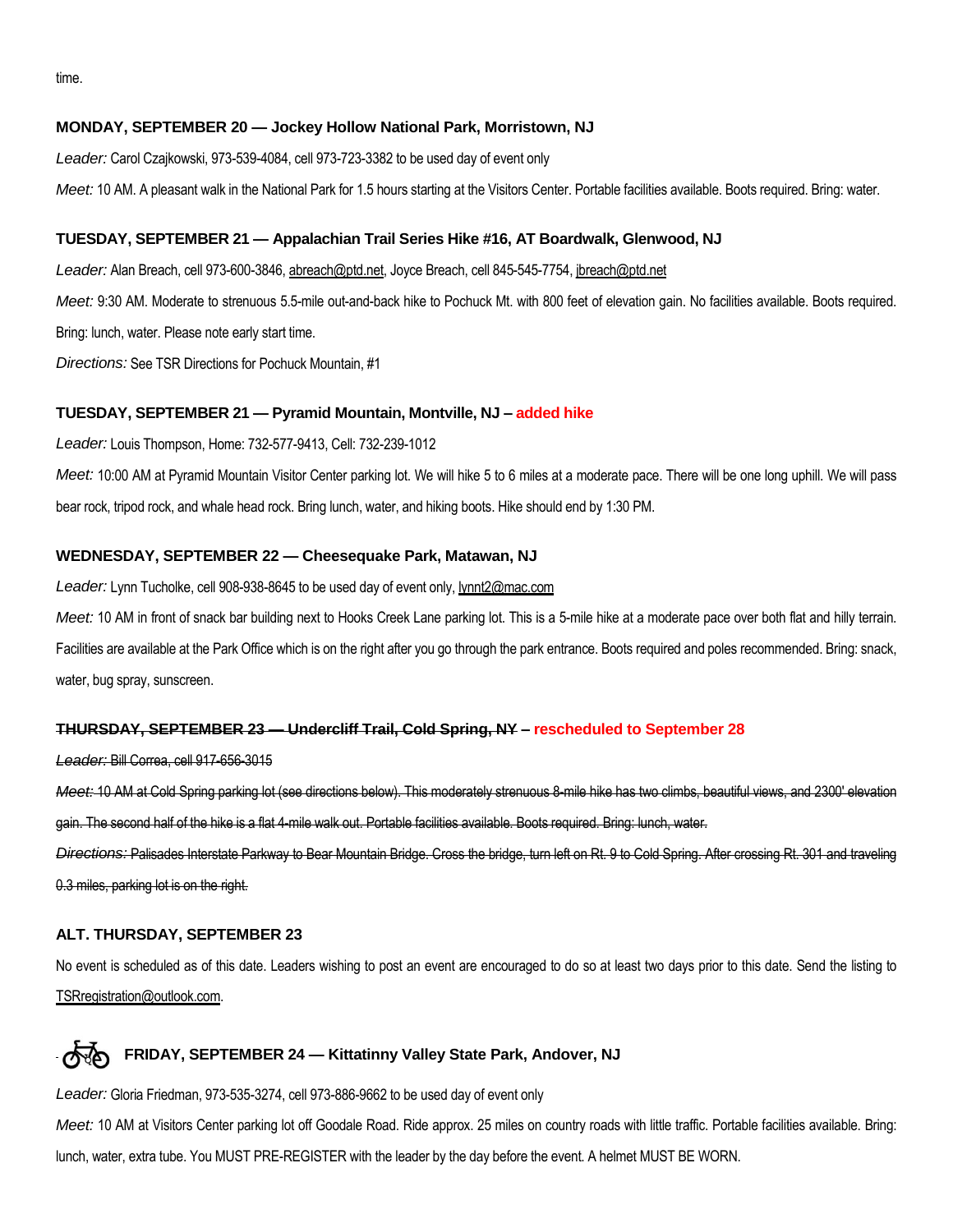#### **SATURDAY, SEPTEMBER 25 — Allamuchy Mountain State Park, Stanhope, NJ**

*Leader:* Jay Dibble, 908-289-8813, cell 908-209-2936 to be used day of event only, no texts please, jaydib41090@peoplepc.com Meet: 9 AM. Hike 7 miles at a moderate pace over mostly hilly, rocky terrain. Early out available at 5 miles. Bring: lunch, water. Please note early start time. *Directions:* See North Allamuchy for directions.

## **SUNDAY, SEPTEMBER 26 — South Mtn. Reservation, Tulip Springs, West Orange, NJ**

*Leader:* Brooke Tippens, cell 973-902-5650, brooketippens@gmail.com

*Meet:* 10 AM. 4.5-mile hike through South Mountain Reservation. Good for beginners. Typical north Jersey terrain with rocks and occasional mud. Time for photos. Portable facilities available. Boots required. Bring: snack, water.

#### **MONDAY, SEPTEMBER 27 — Tourne Park, Boonton, NJ**

Leader: Sharon Lehman, 973-525-5901 to be used day of event only, lehmans2018@gmail.com

*Meet:* 10 AM. This will be a 3.3-mile hike on the white "Ogden" down to and around Birchwood Lake. Portable facilities available. Boots required. Bring: snack, water.

*Directions:* Meet at the second parking lot off of McCaffrey Lane (East entrance).

### **TUESDAY, SEPTEMBER 28 — Mahlon Jefferson Reservation, Jefferson, NJ - cancelled**

*Leader:* Lise Greene, 973-663-4396, cell 862-268-5828 to be used day of event only, lise.greene@montclair.edu

*Meet:* 10 AM at the Picnic Area lot. We will hike about 7 beautiful miles on a rainbow of trails with some stream crossings, moderate hills, rocks, and woods roads. Lunch overlooking a small lake at Mount Paul, a former abbey/retreat center now housing Kean University's environmental campus. Portable facilities available. Boots required and poles recommended. Bring: lunch, water.

#### **TUESDAY, SEPTEMBER 28 — Undercliff Trail, Cold Spring, NY – rescheduled from September 23**

*Leader:* Bill Correa, cell 917-656-3015

*Meet:* 10 AM at Cold Spring parking lot (see directions below). This moderately strenuous 8-mile hike has two climbs, beautiful views, and 2300' elevation gain. The second half of the hike is a flat 4-mile walk out. Portable facilities available. Boots required. Bring: lunch, water.

*Directions:* Palisades Interstate Parkway to Bear Mountain Bridge. Cross the bridge, turn left on Rt. 9 to Cold Spring. After crossing Rt. 301 and traveling 0.3 miles, parking lot is on the right.

#### **WEDNESDAY, SEPTEMBER 29 — Watchung Reservation, Mountainside, NJ - rescheduled from September 15**

*Leader:* Lynda Goldschein, 908-757-7058, cell 908-347-5012 to be used day of event only

*Meet:* 10 AM at Seeley's Pond. Hike about 4.7 miles. One long uphill, the rest small ups and downs. One, possibly two water crossings. Portable facilities available. Boots required and poles recommended. Bring: snack, water.

## **THURSDAY, SEPTEMBER 30 — Appalachian Trail Series Hike #17, Vernon Twp., NJ - change in meeting location**

*Leader:* Alan Breach, cell 973-600-3846, abreach@ptd.net, Joyce Breach, cell 845-545-7754, jbreach@ptd.net

Meet: 9:30 AM. A fairly strenuous hike of approximately 8 miles with 1,000 ft (total) elevation gain. We start by hiking the flat Vernon boardwalk, then up the